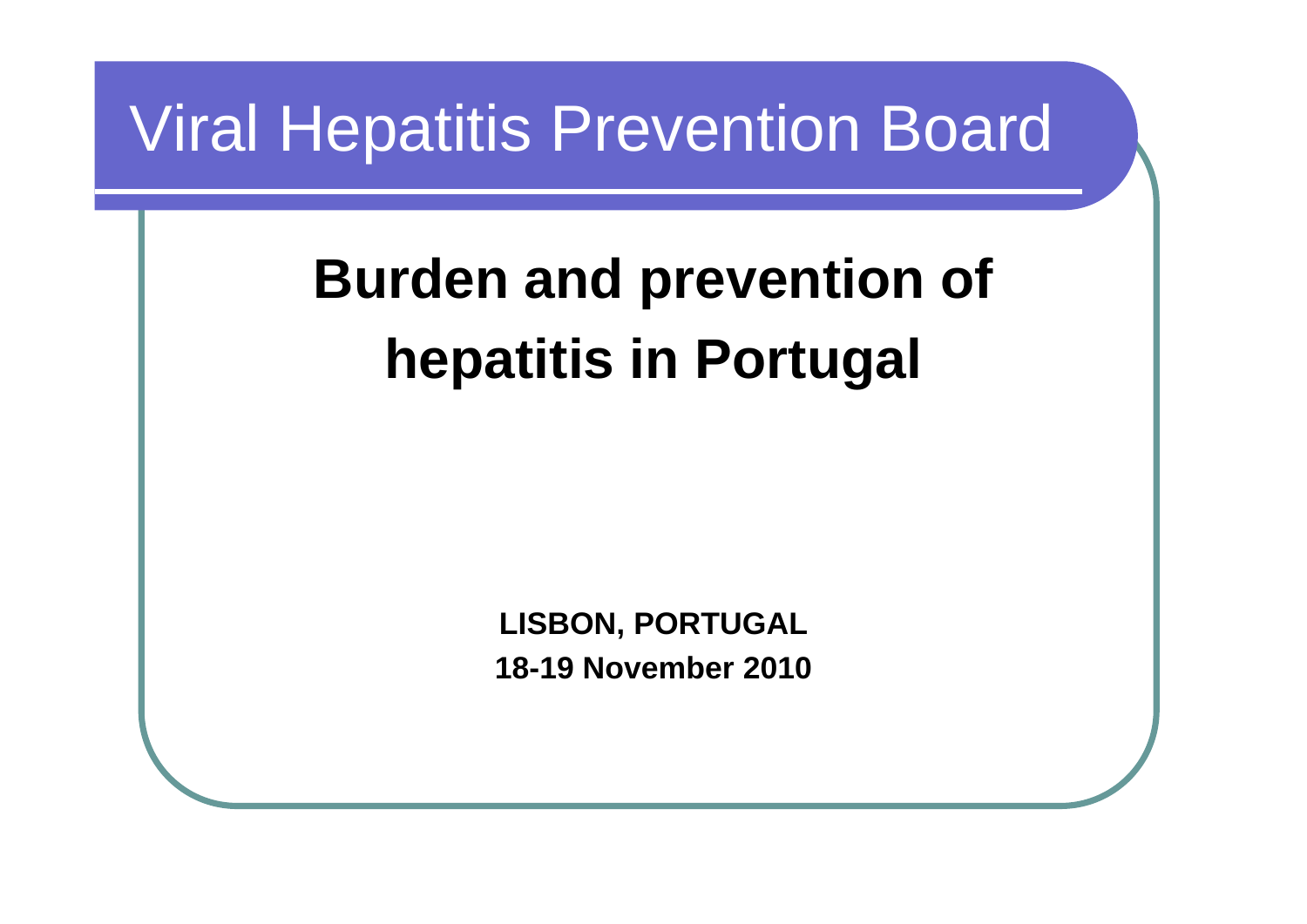## **Objectives**

- Provide an overview of surveillance systems for infectious diseases
- Review the epidemiology of viral hepatitis in Portugal and current measures to prevent and control viral hepatitis
- Discuss progress in prevention 10 years after the introduction of universal vaccination against hepatitis B
- Review implementation of new prevention strategies, control measures and monitoring systems
- **z**  Discuss the successes, the way forward and possible obstacles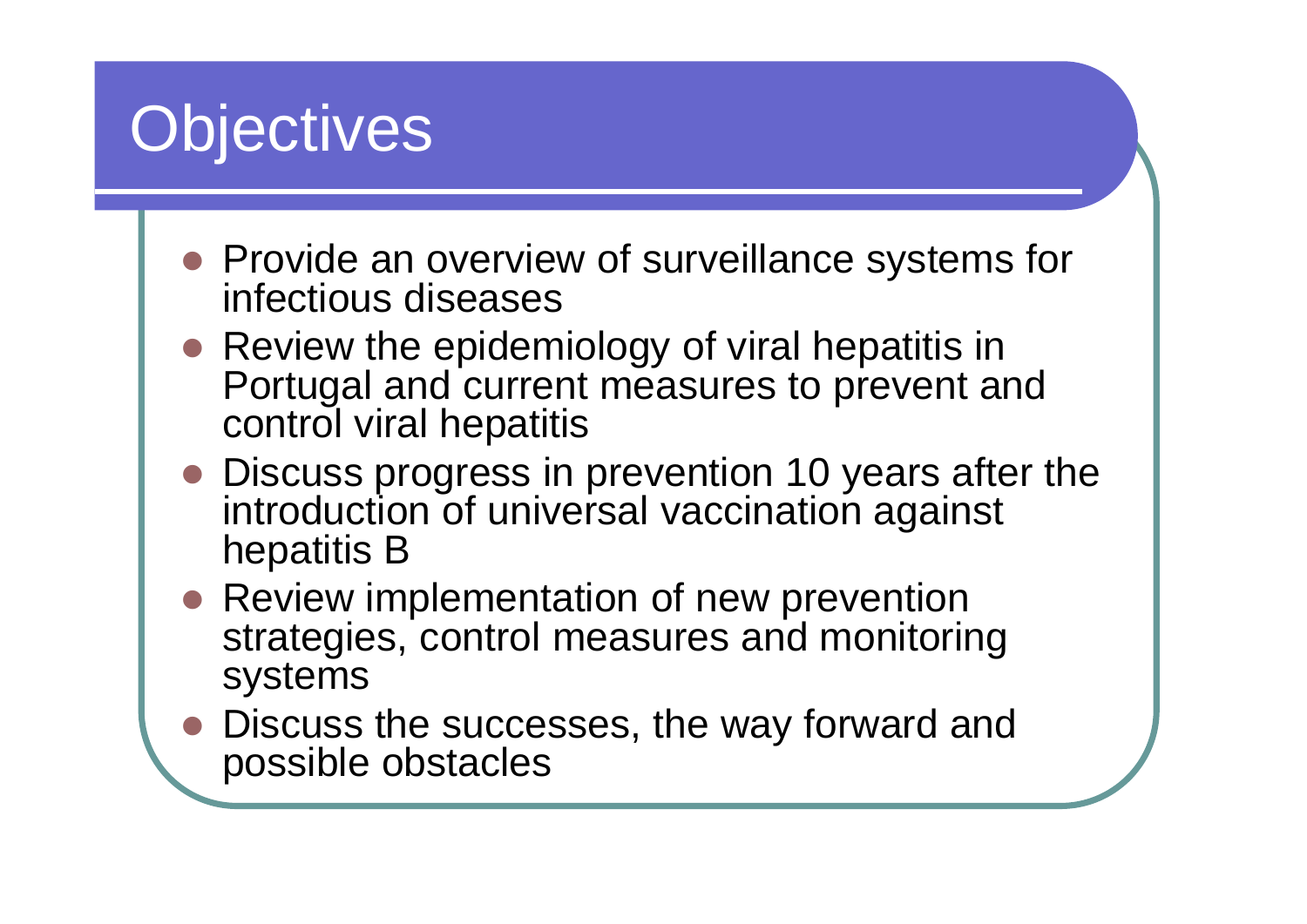#### General observations and context

Portugal: population (about 10.5 million) with a large percentage of young people Transformation of public health situation

- zImproved socioeconomic conditions
- zUniversal vaccination with HBV introduced 10 years ago
- zConsequent changing epidemiological patterns
- zDecriminalization of drug use and needle-exchange programmes
- zInvolvement of civil society
- zOpen-mindedness and ability to have frank exchanges of views
- zReform of the health system
- z New health information system backed by legal framework a major step forward

A general picture for viral hepatitis of declining prevalence rates of hepatitis B and C

but increasing burden of disease due to HCV

Many pockets of excellence in Portugal

World Health Assembly resolution and WHO drafting a comprehensive strategy Resolution legitimates governments to act

"2010-2020 decade of vaccines" (Bill & Melinda Gates Foundation: US\$ 10 billion)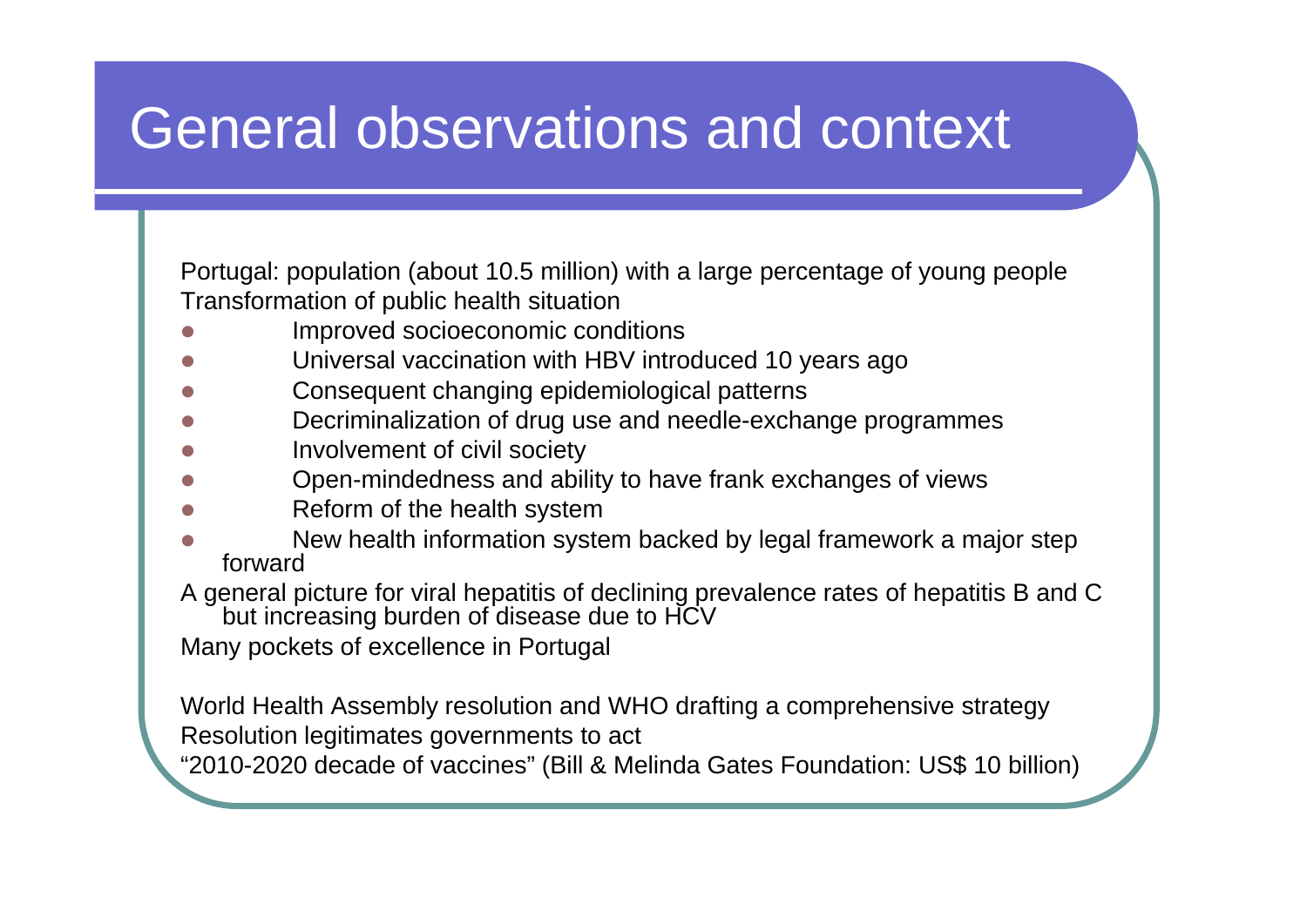## Health structure

- Mixed public-private health sector
- **Four laboratories in private sector**
- Ministry of Health
	- $\bullet$ Directorate-General of Health, DGS
	- Five regional public health departments plus two autonomous regions
	- 74 regional public health offices
	- 97 hospitals
	- $\bullet$  40 national public health plans (but not one for control of viral hepatitis)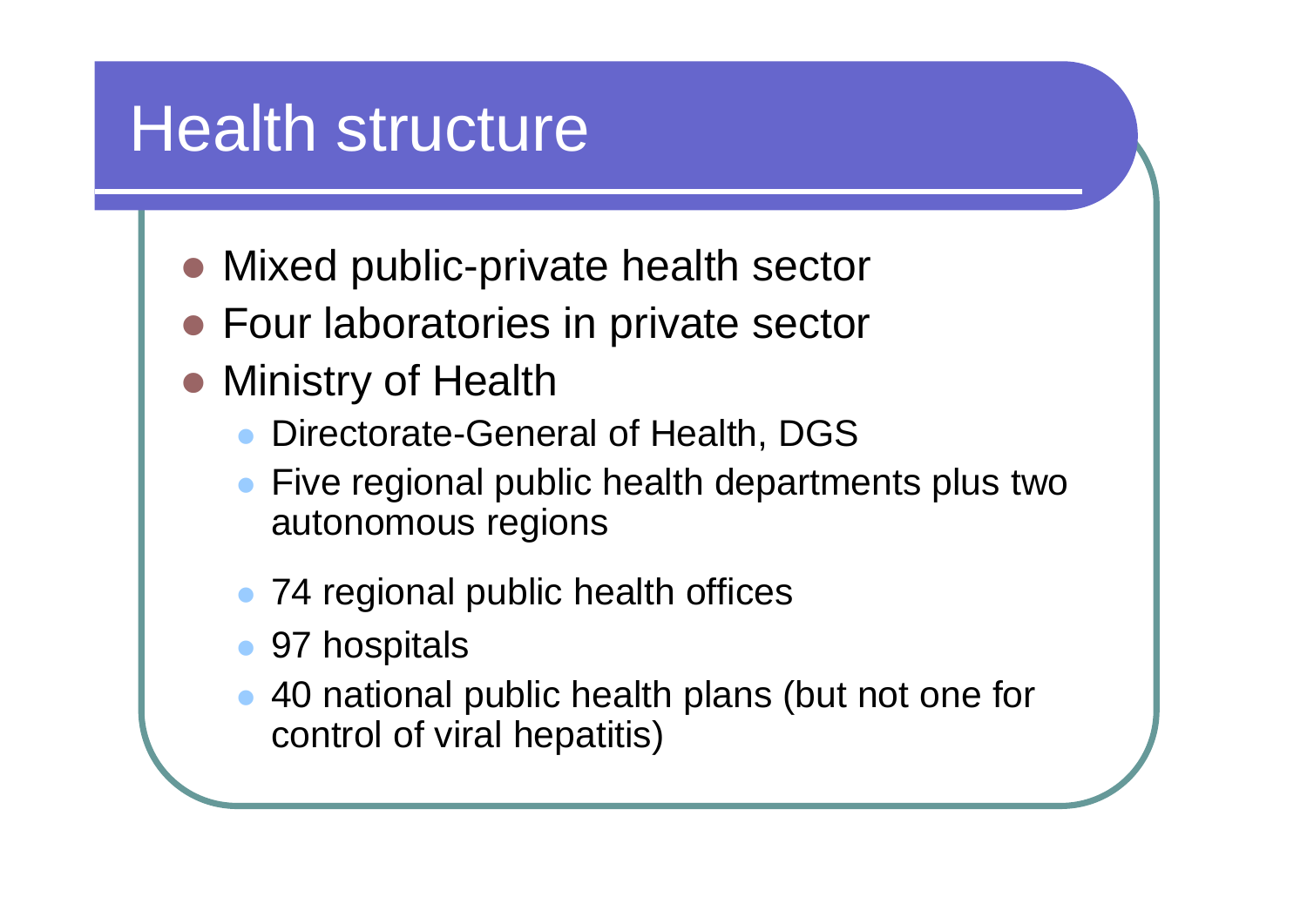## Health information system

- Aims to create and improve knowledge and action through using evidence, raising quality and applying web-based technology
- Compulsory, paperless notification system combining clinical and laboratory data
- $\bullet$  Automated bidirectional transfers of data with anonymizing and un-linking of data at higher levels, and analysis of data at DGS level
- Contributes to the European surveillance system
- z Validates ECDC's role in regional policy-making and setting of norms and standards (e.g. by adopting the European List of Communicable Diseases)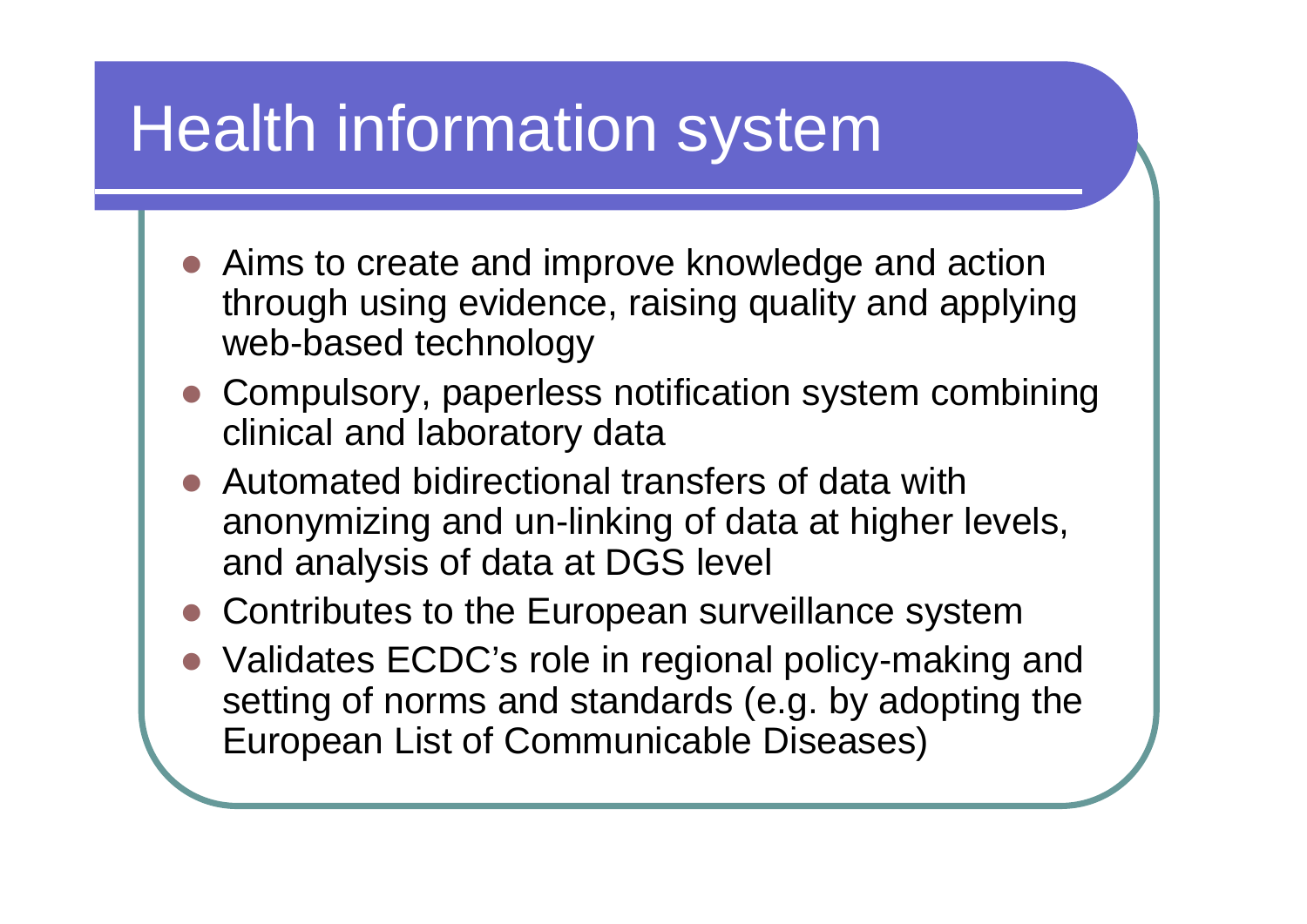# Health information system (2)

- System will be launched on 1 January 2011
- $\bullet$  First phase will introduce virtual death certificates, the national information system for epidemiological surveillance, and a national immunization registry
- Electronic health records and prescriptions scheduled to follow later in 2011
- Said to satisfy society's concerns about ethics and privacy; same confidentiality as with the paper system but better protection of data
- **Enhanced reporting by clinicians**
- z As with all new systems, many issues will have to be resolved after launch, including user acceptance, quality control and full engagement of all parties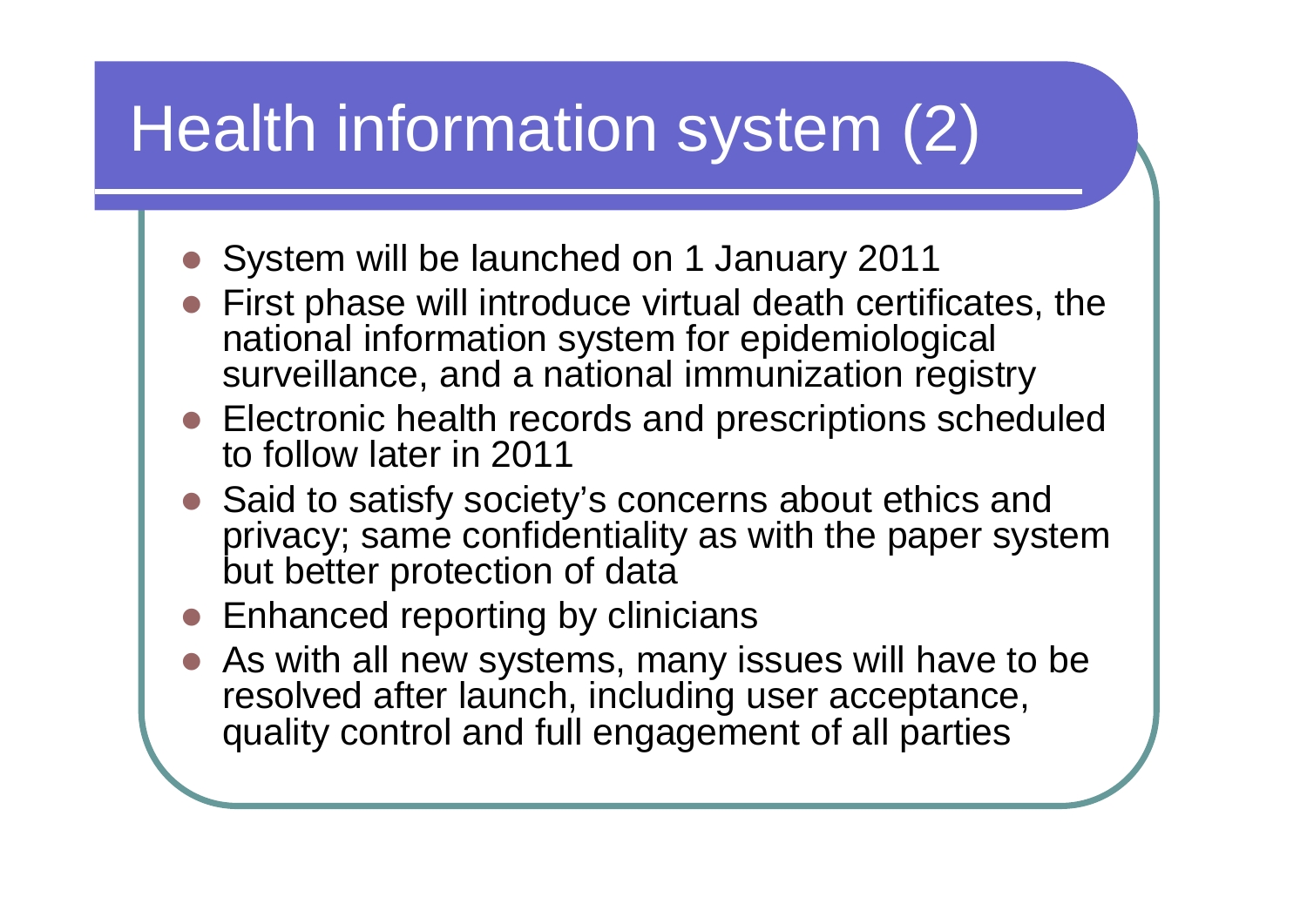# Epidemiology

- z Cirrhosis of the liver among the top 10 causes of death in Portugal, but difficulty in attributing mortality to viral hepatitis (acute and chronic disease, hepatocellular carcinoma), co-infection, HIV and other causes; inclusion of other causes will raise its position in the ranking
- O Under-reporting and under-ascertainment are problems
- z Costs for treating liver disease greatly exceed those for colon, lung or breast cancer in Portugal
- O National particularities – migrants from former colonies, eastern Europe and China, veterans of the colonial conflict (1966-1974): an estimated 0.5 million people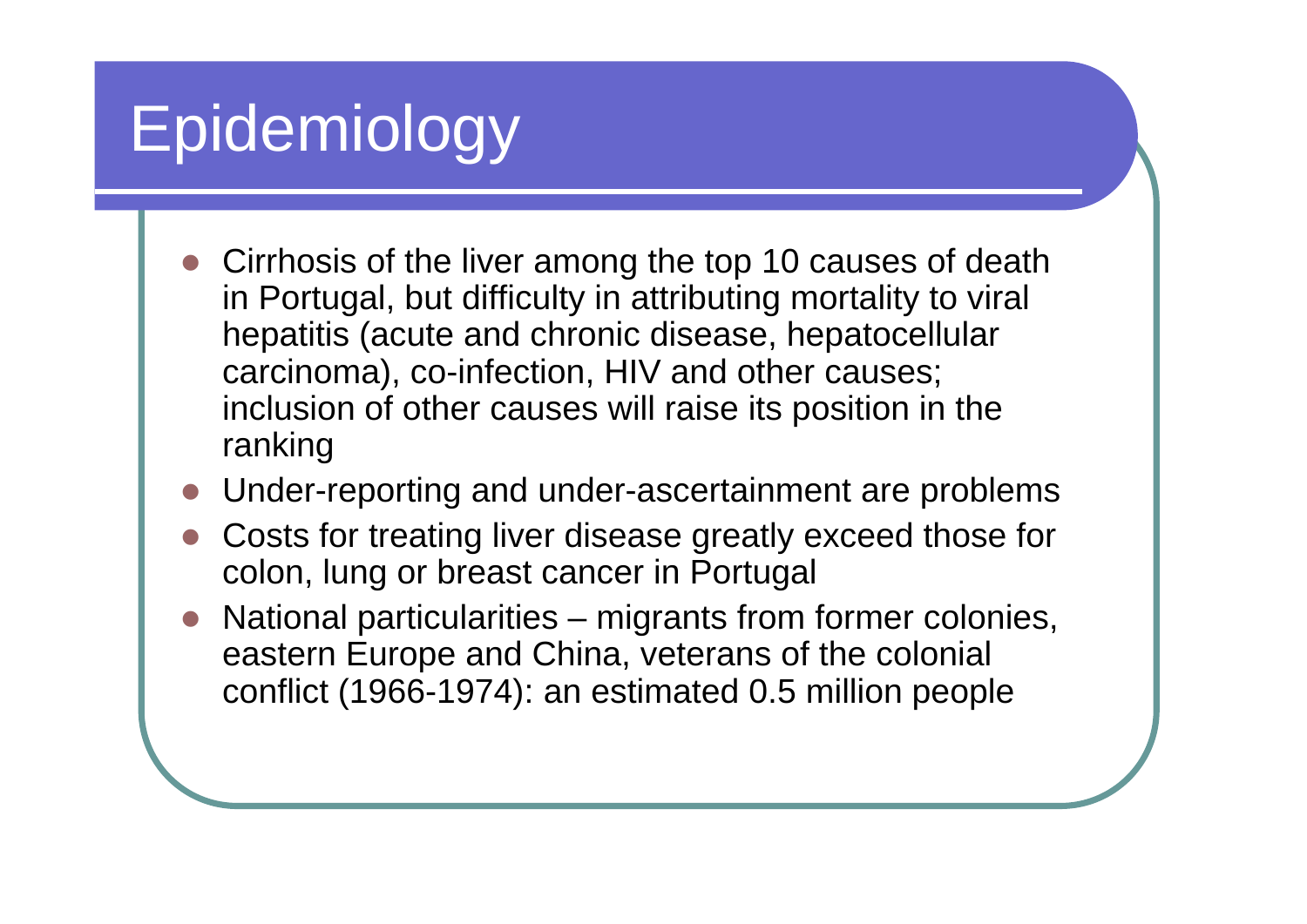# Epidemiology – hepatitis A

- z Changing epidemiology as socioeconomic conditions improve
- z Portugal is in transition with most of younger population becoming susceptible to HAV infection; hepatitis A will become a disease of adults as more of the population becomes susceptible and disease in adults is more severe
- z Vaccination of travellers to areas with high prevalence of HAV recommended
- z Anti-HAV testing is a cost-effective strategy especially for HCV-positive patients
- O Arguments for and against universal vaccination against hepatitis A; Government maintains that it is costly and not a priority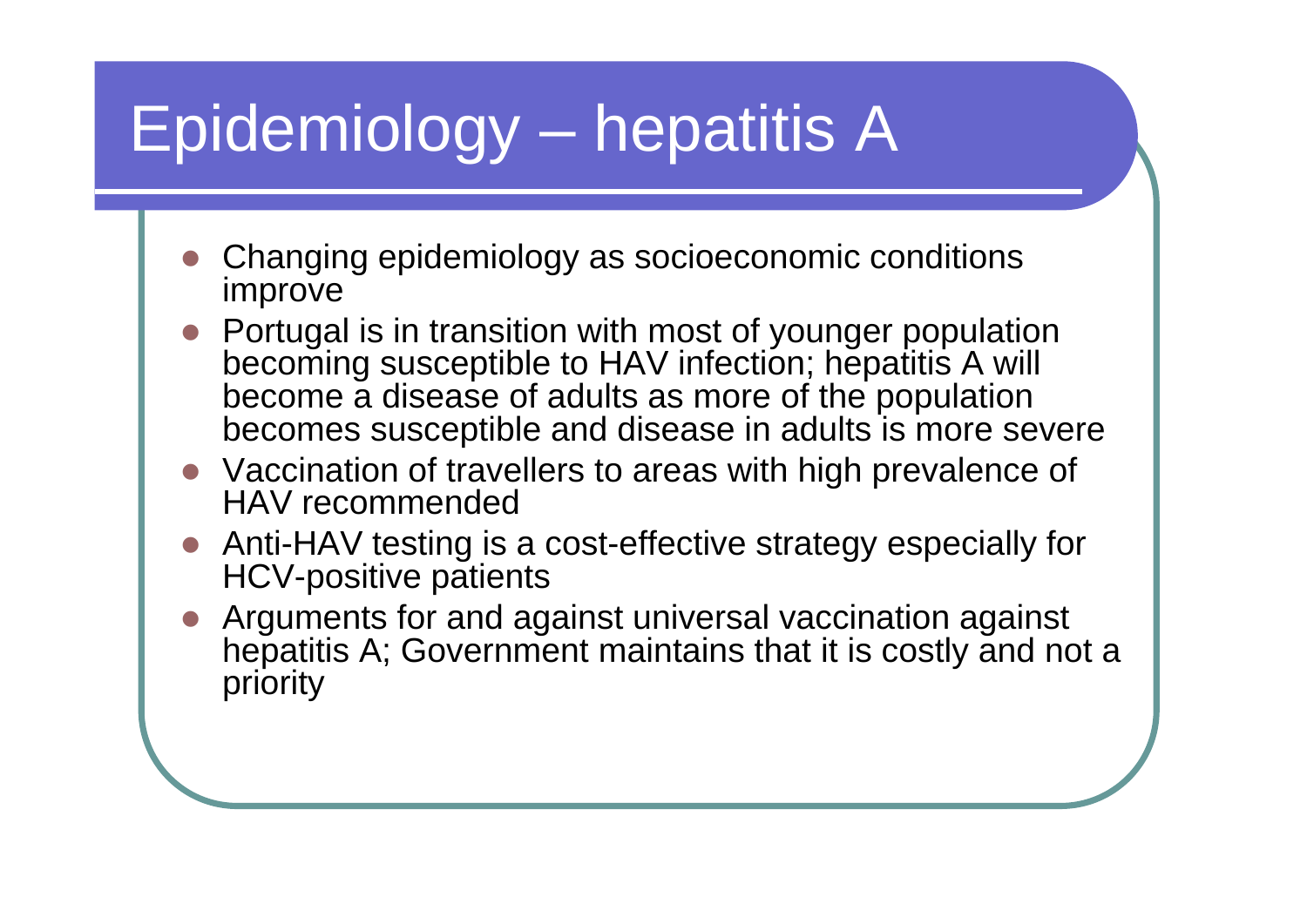# Epidemiology - hepatitis B

- z Universal vaccination policy proved more reliable and effective than previous risk-based policy with incidence falling to low levels
- z Decline in acute cases of hepatitis B since introduction of universal vaccination, including paediatric disease
- z Coverage of 10-14 years cohort is now 95%, with comparably high figures for full vaccination at birth and at 12 months
- z Several studies indicate that Portugal is now a country with low prevalence of HBsAg (about 0.5-1.0%) – WHO and ECDC categorization needs updating
- z National-level data hide high rates in specific groups (e.g. immigrants, possibly 5%, and IDUs, 4%)
- O Different patterns of transmission for males and females (mainly intra-familial) were observed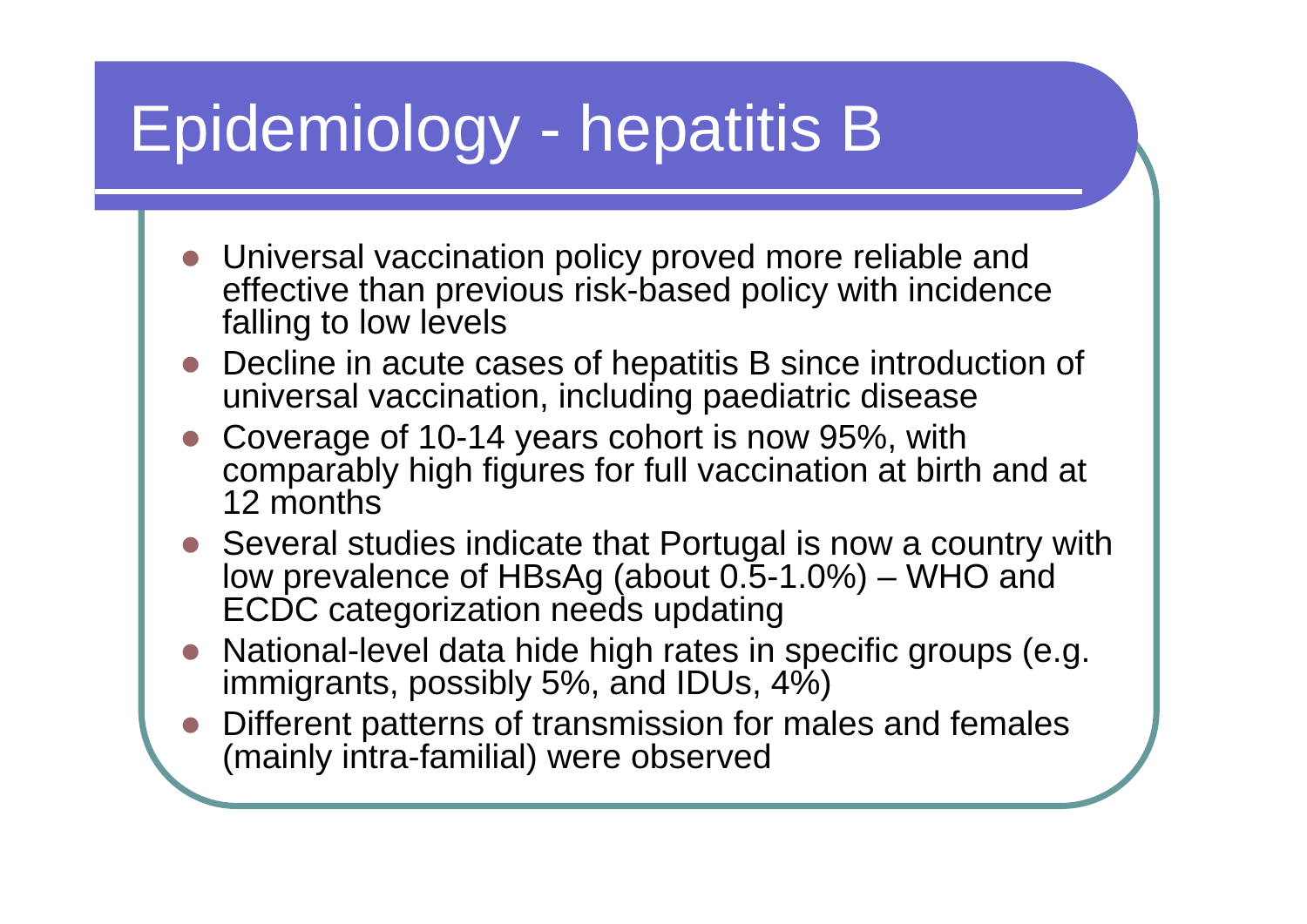# Epidemiology – hepatitis B (2)

- zWhen other contributory factors related to hepatitis B virus infection are included, deaths due to hepatitis B (estimated to be >310) may be 15 times higher than official statistics
- z More than 210 hospital admissions for acute hepatitis B each year (at a total cost of €830,000)
- z Demography of paediatric cases reflects migration from former colonies; mostly perinatal transmission although some familial transmission
- zTreatment of paediatric cases raises complex questions
- z Genotyping of HBV in HBsAg-positive subjects showed predominance of type D, A and some E (adult and paediatric cases) and links with immigration
- O Hepatitis D not a problem in chronic carriers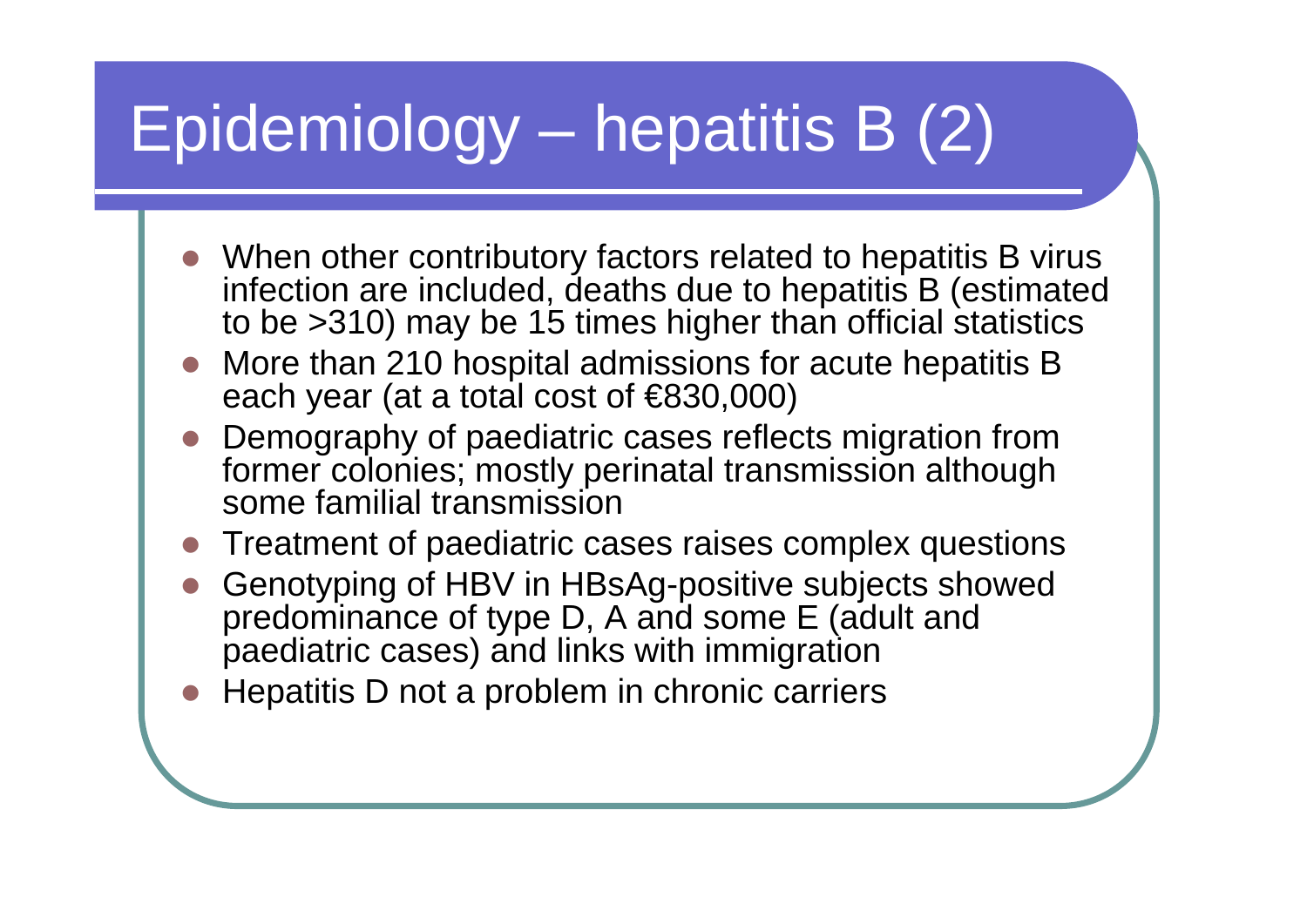# Epidemiology – hepatitis C

- z Prevalence of both acute and chronic infections also not known with certitude, but estimated to be 1.0–1.5%, with highest rates in IDUs, young adult men aged 15-34 years; north-south gradient
- O Under-reporting and under-ascertainment problems
- z Besides IDU, main risk factors are previous surgery, sex and receipt of blood transfusion
- O Hepatocellular carcinoma due to HCV increasing
- z Co-infection with HBV and/or HIV worsens pathology and prognosis
- $\bullet$  Limited data on hepatitis C in children, but in most cases the virus is transmitted perinatally, most infections progress to persistent viraemia, although viral clearance is possible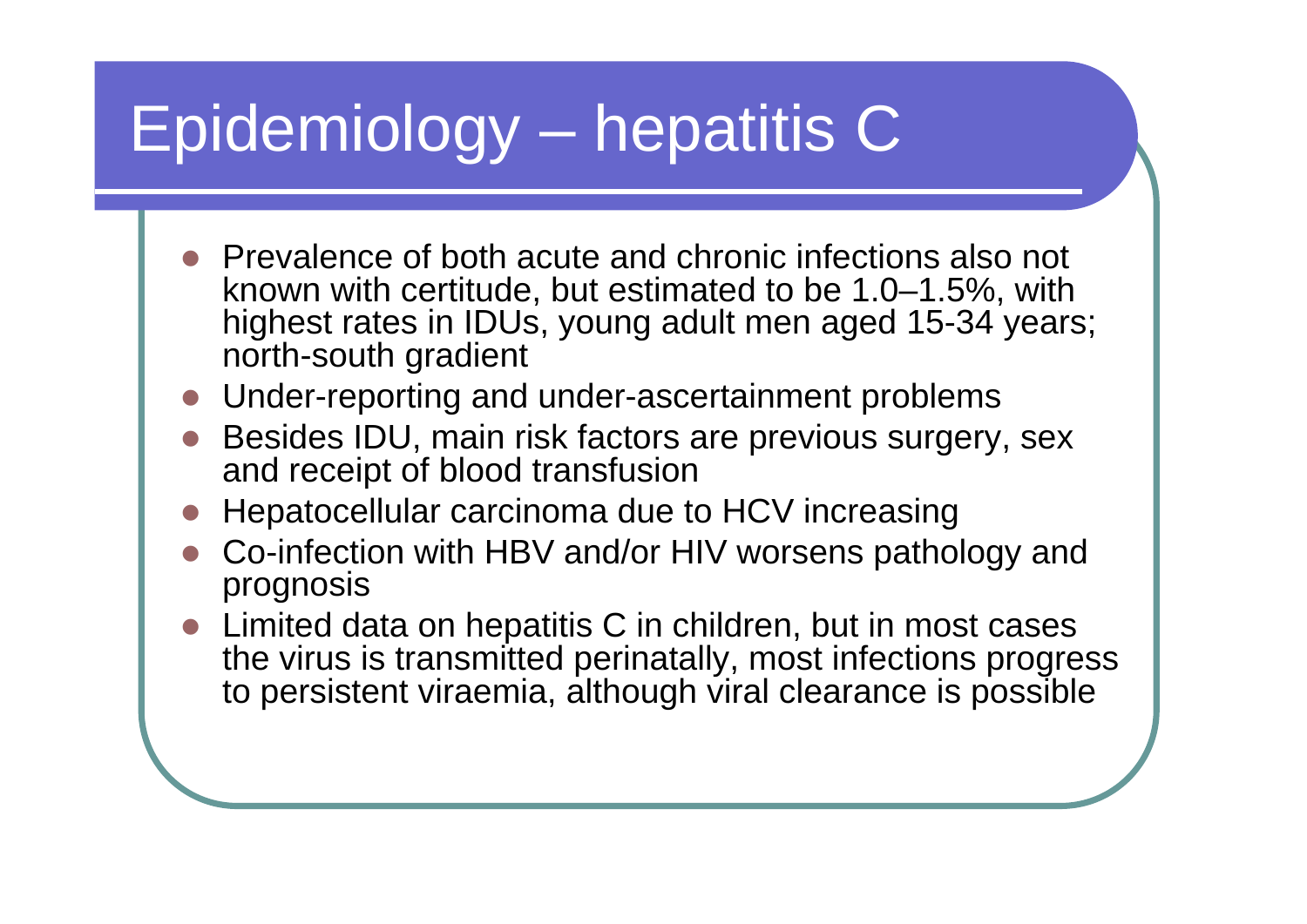# Epidemiology – hepatitis C

- z Systematic screening of anti-HCV-positive pregnant women not recommended, but screening is recommended for pregnant women with risk factors
- Arguments for and against treatment of infected children but consensus is to start treatment after 3 years of age and before adolescence; many questions remain unresolved
- z HCV genotyping indicates pattern similar to other southern European countries: types 1 (>50%, mostly 1b), 3a and emerging 4c/d subtype (possibly linked with migration)
- z Genotype associated with natural course and treatment response in paediatric disease
- Examination of predictors of sustained response to HCV infection showed no viral factor but identified percentage of CD8+ T lymphocytes as a host factor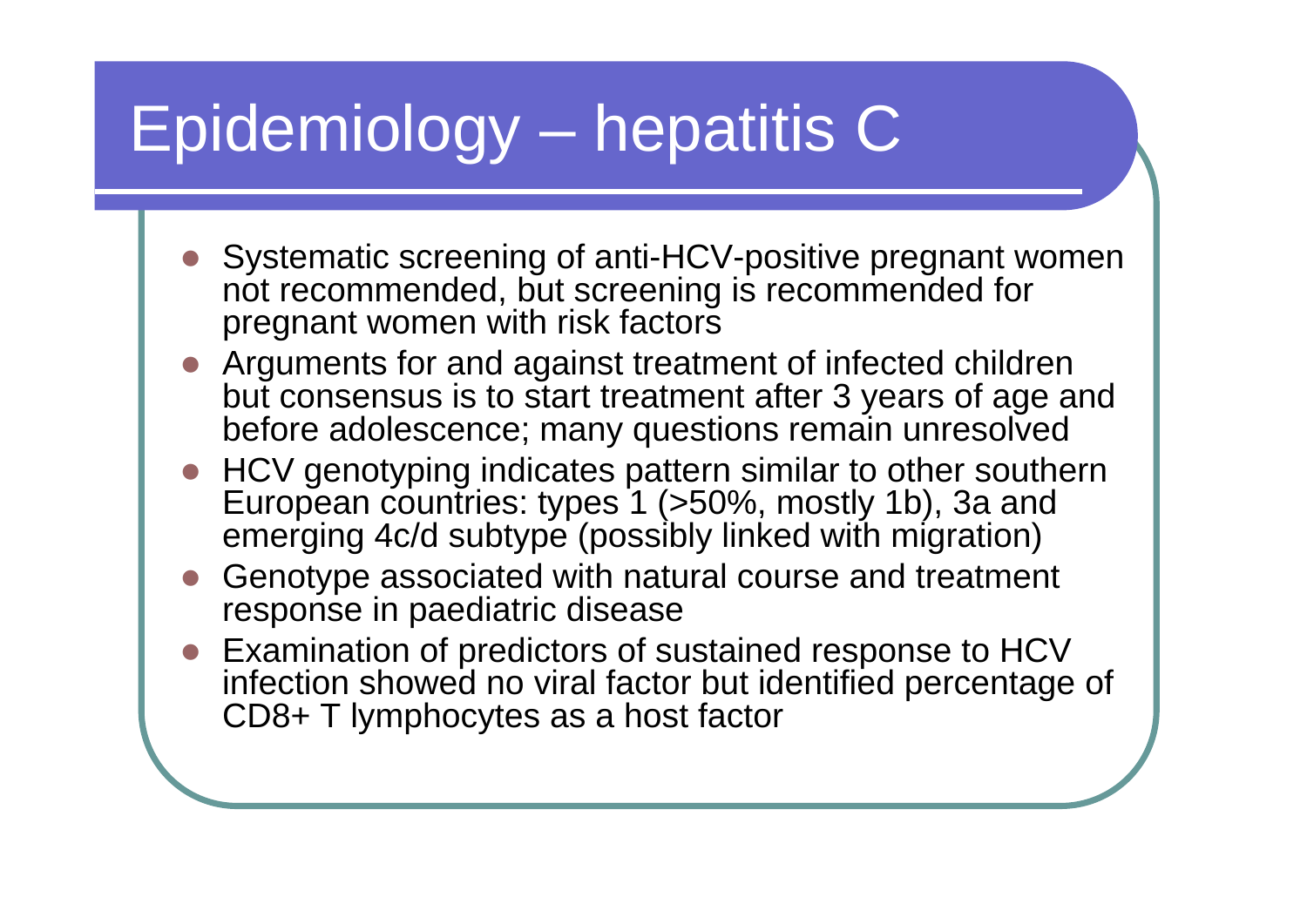# Epidemiology – hepatitis E

- Study analysing cases where possible excluding those associated with travel to areas where hepatitis E is endemic indicates a low prevalence, possibly about 3%
- Data sources are heterogeneous populations, including IDUs, hospital discharge data and blood donors
- Little known about zoonotic links or seroprevalence rates in animals
- Under-reporting due to limited testing (doctors' reluctance, difficulties in access) and not being notifiable (even in new information system)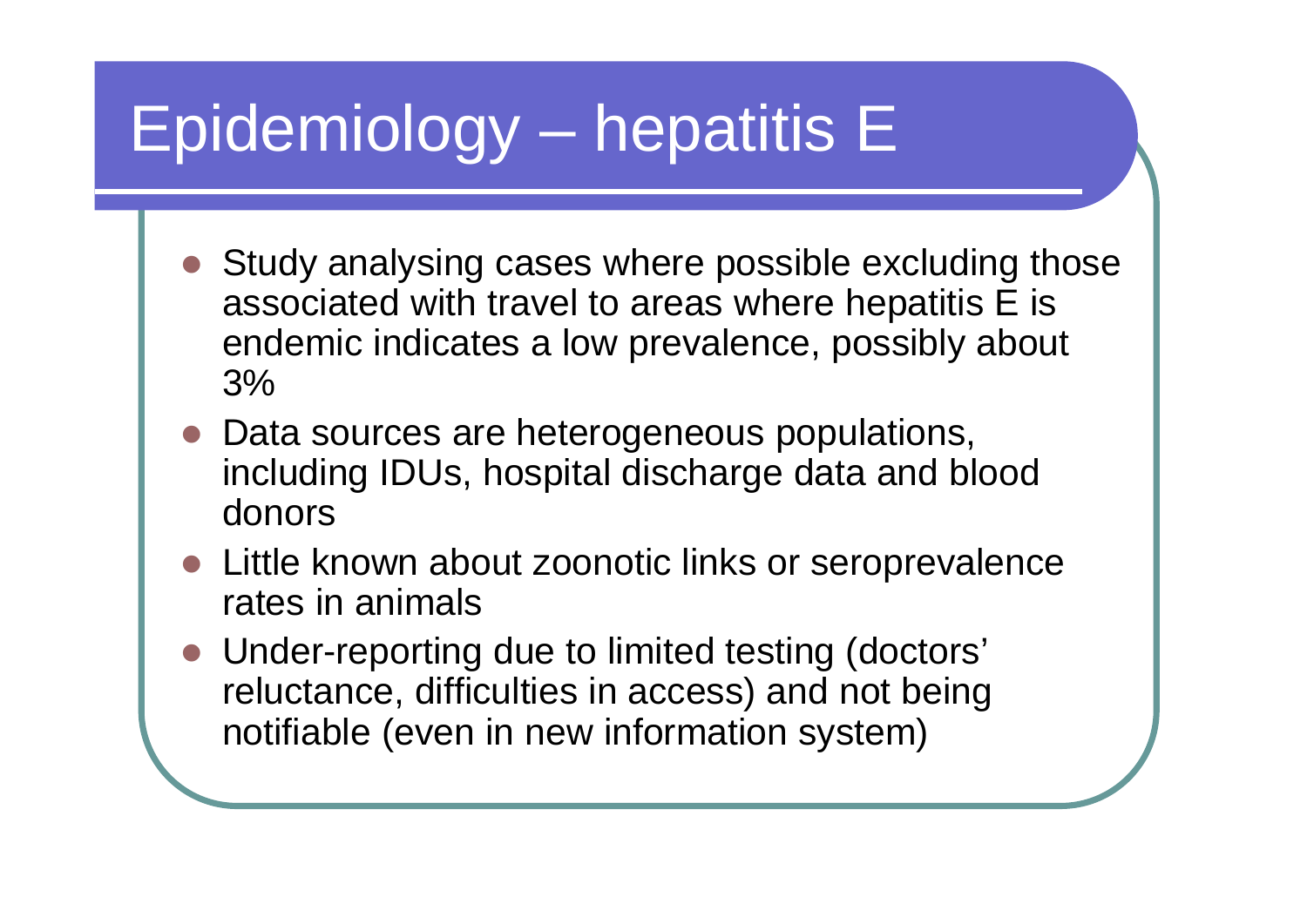## Specific aspects and groups

#### $\bullet$ **Pregnancy**

- $\bullet$  Prevention of perinatal transmission of HBV done through screening and immunization (HBIG and vaccination) and antiviral therapy, but no approved treatment for HCV
- $\bullet$  Particular concerns for women with IDU risk factor, HIV infection and immigrants from Africa
- O Blood donors
	- $\bullet$ First-time blood donors have low rate of HBsAg (0.22%) and HCV (0-28%)
- O IDUs
	- $\bullet$ Nation-wide network of clinics and centres
	- $\bullet$  Marked decline in number of IDU but increased attendance at outpatient clinics
	- $\bullet$  Low proportion of NGO-run syringe-exchange programmes provide testing and counseling for HCV (44%) and HIV (16%)

#### O Co-infection

- $\bullet$  HCV (mostly genotypes 1 and 3) detected in 40% of HIV-infected population, but number of co-infections declining
- $\bullet$ Co-infected patients must be treated in order to reduce mortality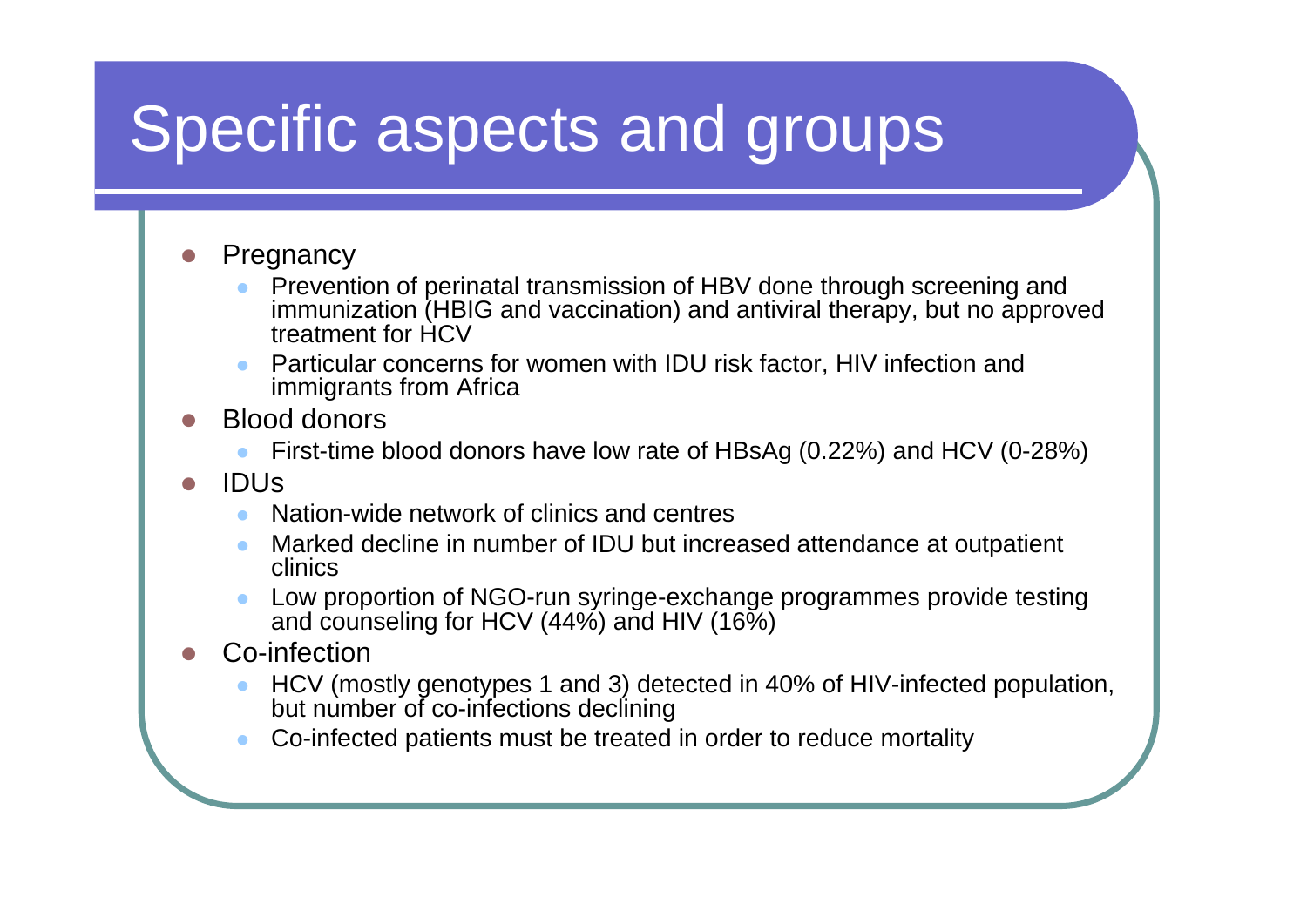#### Haemodialysis and renal transplant recipients

- **z**  Chronic HBV and HCV infections are the main causes of liver disease in these patients, for whom antiviral therapy should be considered
- $\bigcirc$ • Prevalence of HBsAg in haemodialysis patients has declined since 1990s to around 1% and anti HCV similarly to about 5%
- $\bigcirc$  Chronic HBV and HCV infections shorten survival in transplant recipients for whom liver biopsy is recommended as the stage of liver disease is important for prognosis
- **z**  Despite poor response, vaccination of haemodialysis patients against hepatitis B is recommended before end-stage disease; experience shows dramatic reductions in prevalence of HBV infection after prophylaxis including vaccination
- **z**  Treatment is practicable: tenofovir or entecavir for haemodialysis patients and entecavir for renal transplant recipients
- $\bigcirc$  During haemodialysis screening, vaccination against HBV, prophylaxis against HCV infection and evaluation before renal transplantation should be mandatory and antiviral therapy is recommended
- $\bigcirc$  Liver transplants – considerable experience available in large centre for all groups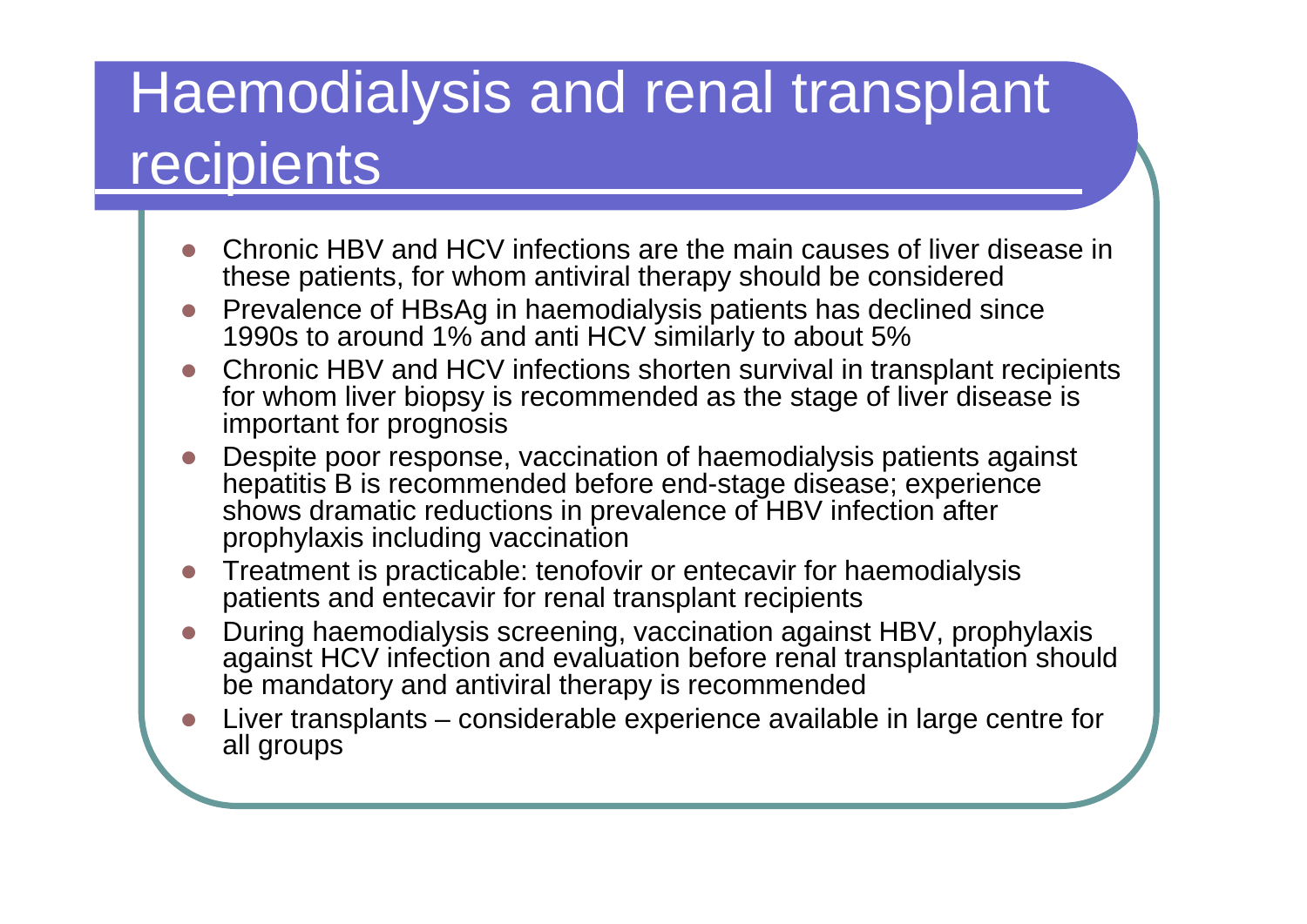### Disease burden

#### $\bullet$ Economic aspects

- $\bullet$  Analysis of data from national database of hospital admissions indicates a substantial social and economic burden of liver disease, with high inpatient costs
- Considerable burden in people in the active phase of their working life (20-64 years) in terms of economic impact, and due to premature death (years of lost life)
- $\bullet$  Direct and indirect costs for cirrhosis and hepatocellular carcinoma much higher than for hepatitis B and C
- $\bullet$  Data on length of stay and mortality indicate that they are above the national average
- Considerable burden of alcohol-related liver damage and interaction with viral hepatitis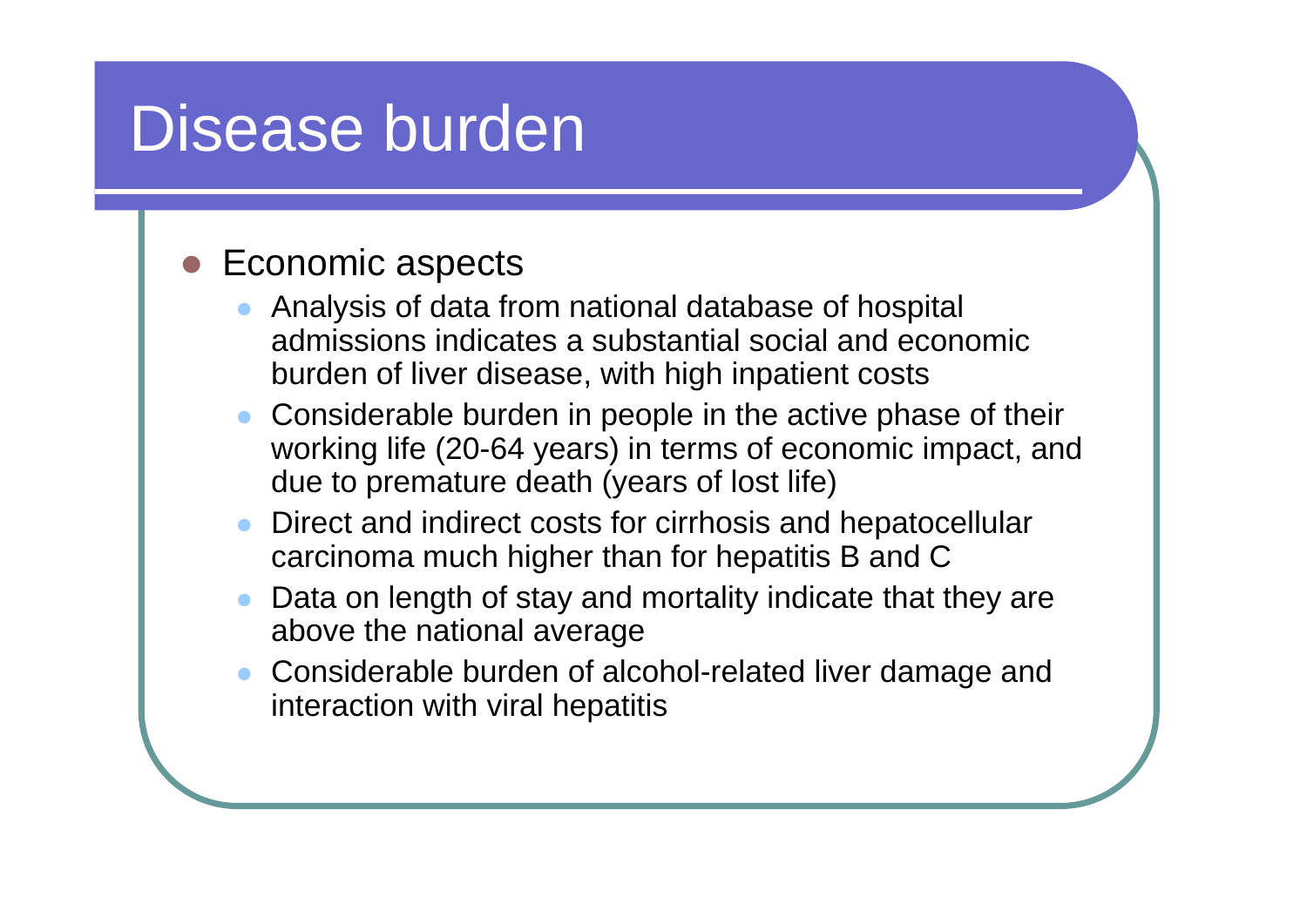## Civil society

- z Nongovernmental organizations and patients associations are active – example of SOS Hepatites Portugal which has disseminated information for the public and health professionals in a variety of media, organized conferences, promoted training of psychologists and nurses, and given support to patients and families
- z Valuable experience from HIV prevention showing applicability of syringe-exchange programmes (4-5 million syringes each year) to prevention of viral hepatitis successes (including writing of best practices which led to development of national guidelines) and failures (kits not distributed in prisons)
- z Promotion of liver health – example of feasibility with Liver on Tour project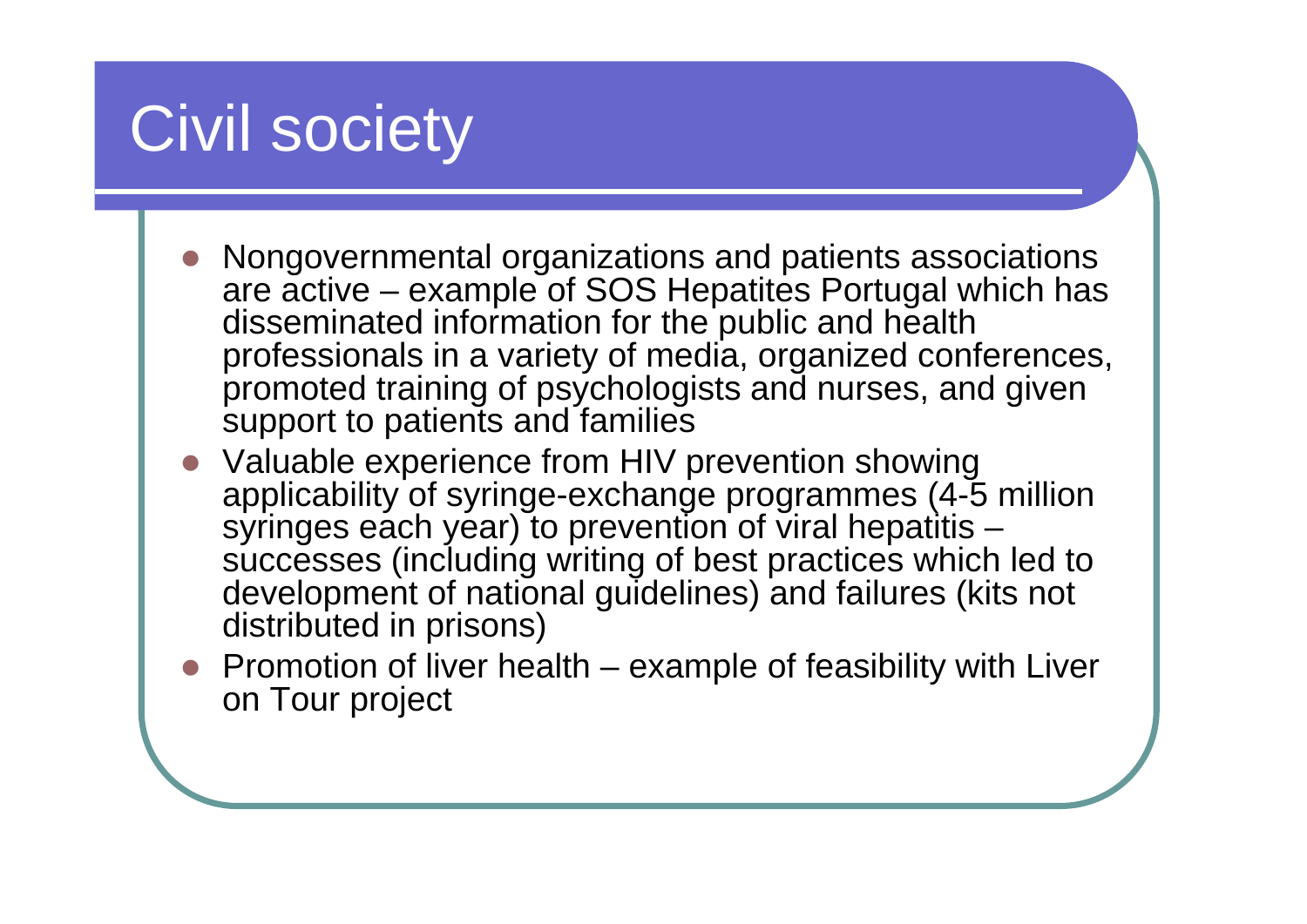#### Needs, issues and proposed steps forward

- **z** Need for a strategic committee and focal point – a "Mr/Ms" Hepatitis"
- **z**  Implementation and evaluation of national health information system, with quality control and analysis of data
- **z**  Continued review and, as appropriate, updating of case definitions, disease lists and information systems
- **z**  Reach consensus on policy for vaccination against hepatitis A, including effectiveness of immunization for outbreak control, on use of combination vaccines and on role of screening
- **z**  More information is needed on prevalence of HBV infection in various groups including migrants and on HCV disease in war veterans
- **z**  Better data are needed on HCV infection in groups at risk, including haemophiliacs and IDUs
- **z**  Reduce harmful consumption of alcohol at population level to reduce burden of disease in itself and that related to hepatitis B and C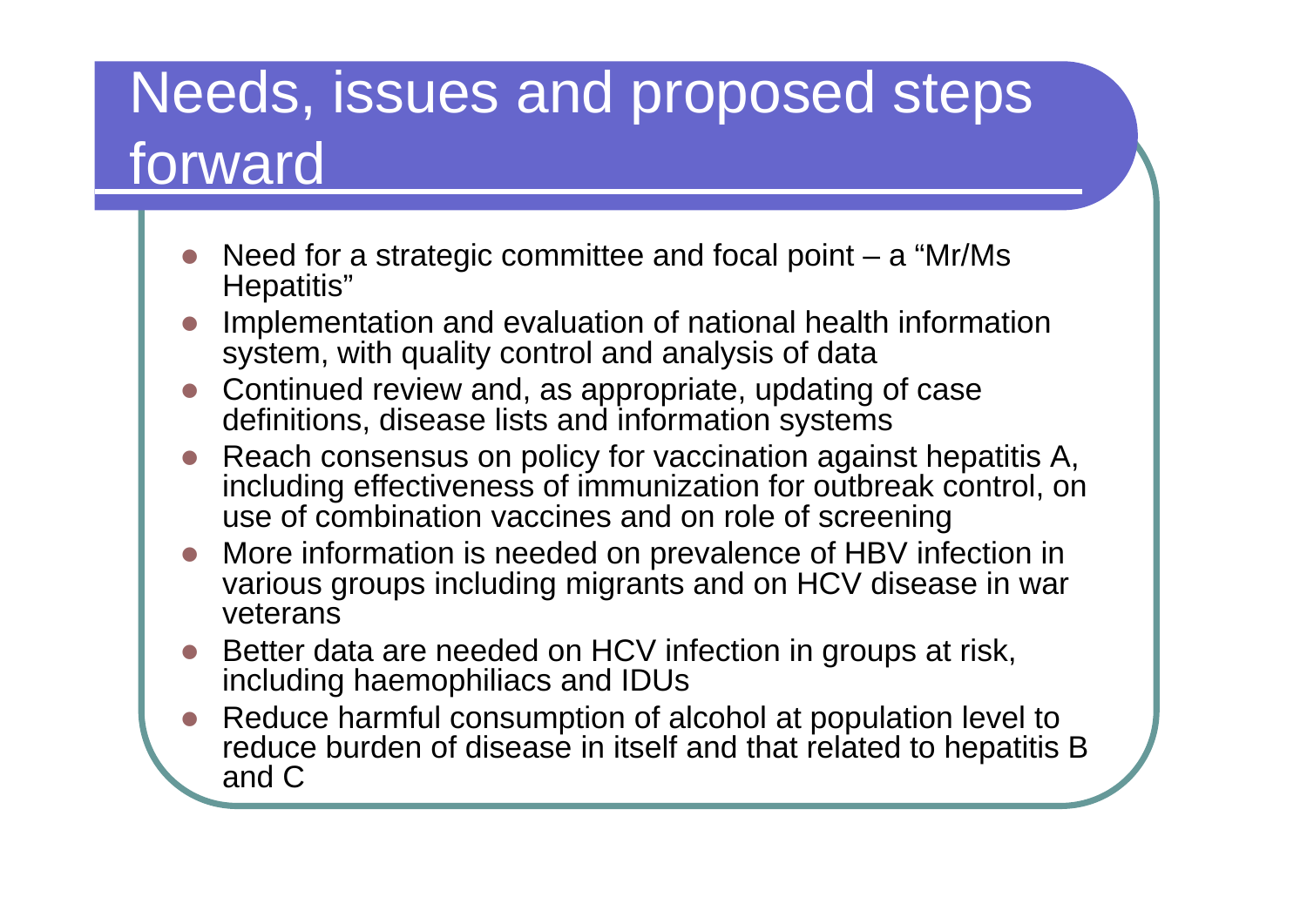### Needs, issues and proposed steps forward (2)

- z Initiatives to diagnose unrecognized infections and patients' lack of awareness of their infection
- O Social workers need to be involved with pregnant women found positive for HBsAg on screening and their families and contacts
- O Need to consider relative risks (alcohol, injectable drugs, etc)
- O Examine issues surrounding use of auto-disable syringes in prevention kits (cost differential with re-usable syringes is marginal)
- z Need to expand access to clean injecting equipment and harmreduction kits, especially in rural areas
- zDraw on experience of other countries and sectors (e.g. HIV)
- z Consider issues relating to coordination (need for focal points) and management of plans (designation of responsibilities)
- O Need to highlight the role of HCV in mortality from liver disease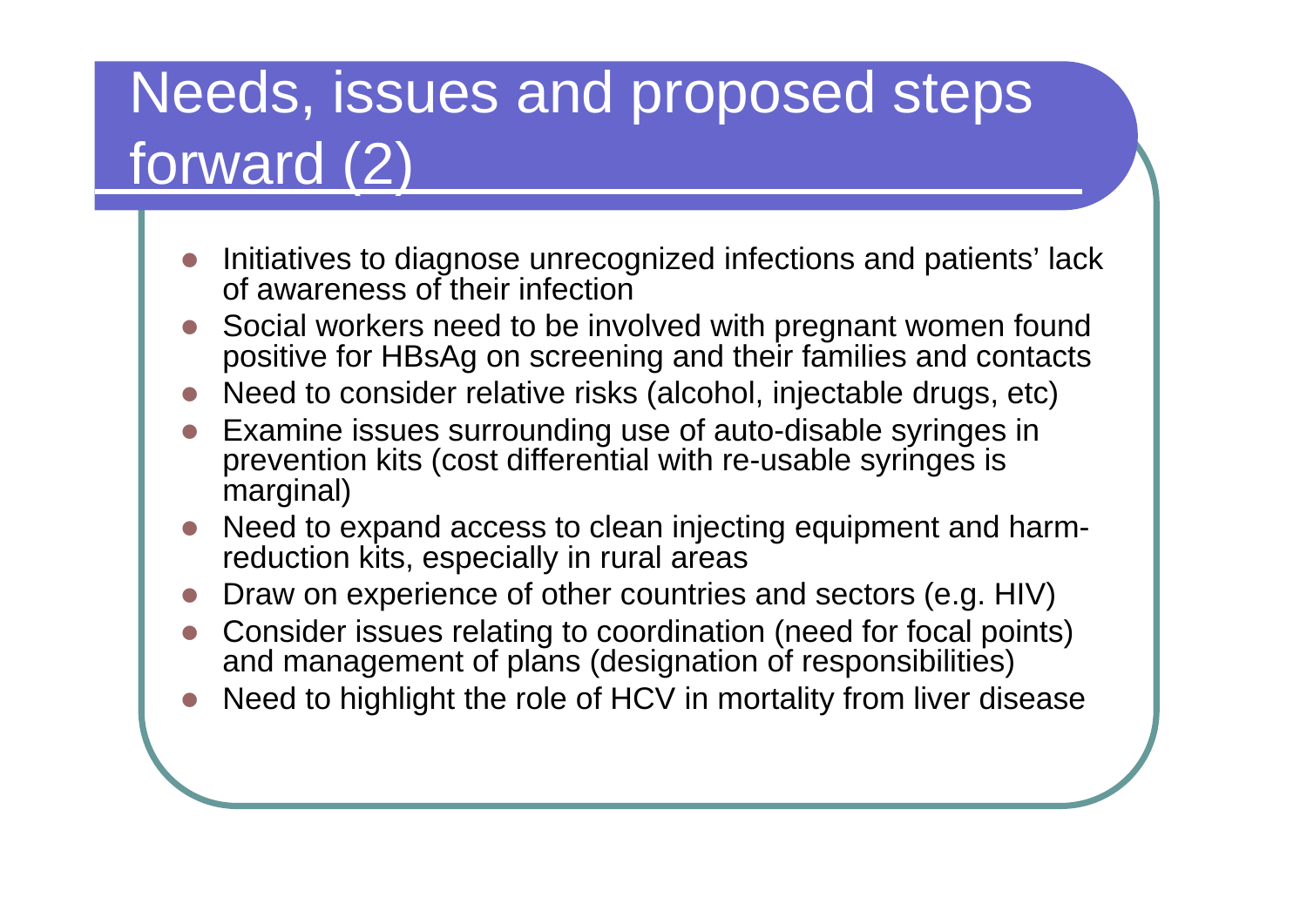### Needs, issues and proposed steps forward (3)

- $\bullet$ Identify costs and benefits of screening
- $\bullet$  Further studies are needed to determine the contribution of hepatitis B to mortality from liver disease and the association of genotypes with pathology and response to treatment, including subtyping
- z Special attention needs to be given to the contribution of immigration from former colonies to the prevalence of viral hepatitis and to infection in war veterans and other particular groups (e.g. Roma)
- Further studies on prevalence of hepatitis E, including genotypes and risk factors such as links with animals and occupation